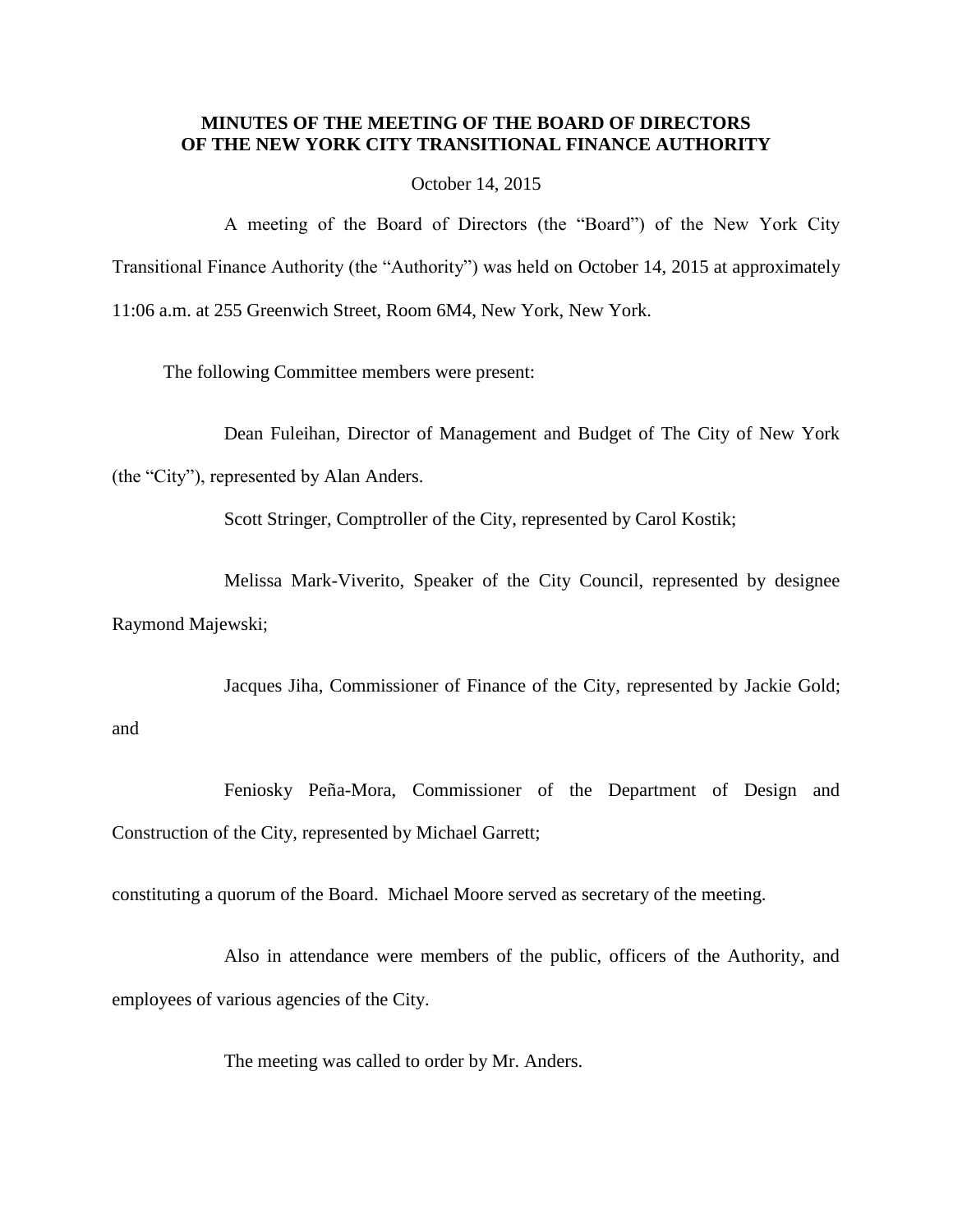### Approval of Minutes

The first item on the agenda was the approval of the minutes of the meeting of the Board of Directors which occurred on September 30, 2015. Upon motion duly made and seconded, there being no objections, the following resolution to adopt such minutes was duly approved:

**WHEREAS,** the Board of Directors of the New York City Transitional Finance Authority has reviewed the minutes of its meeting held on September 30, 2015; it is therefore

**RESOLVED,** that the minutes of the meeting of September 30, 2015 be, and they hereby are, approved.

# Approval of Supplemental Resolution No. 86 Authorizing the Issuance of up to \$1.2 billion of Future Tax-Secured Bonds

The second and final item on the agenda was the approval of the Eighty-Sixth Series Resolution Authorizing Up to \$1,200,000,000 Future Tax Secured Bonds of the Authority (the "Eighty-Sixth Series Resolution"). Mr. Anders noted that the Finance Committee of the Authority had submitted such Resolution (a copy of which is attached hereto) to the Board for its approval. A motion was made and seconded to consider approval of the Eighty-Sixth Series Resolution. A brief discussion ensued. Subsequent to the discussion, there being no objections, the Eighty-Sixth Series Resolution was approved.

**WHEREAS**, pursuant to the New York Public Authorities Law, the Finance Committee of the New York City Transitional Finance Authority (the "Authority") is charged with reviewing proposals for the issuance of debt by the Authority and making recommendations to the Board; and

**WHEREAS**, the Finance Committee has received and reviewed Supplemental Resolution No. 86 authorizing the Issuance of up to \$1.2 billion of Future Tax-Secured Bonds; it is therefore

**RESOLVED**, that the Finance Committee recommends to the Board the approval of Supplemental Resolution No. 86 authorizing the Issuance of up to \$1.2 billion of Future Tax-Secured Bonds.